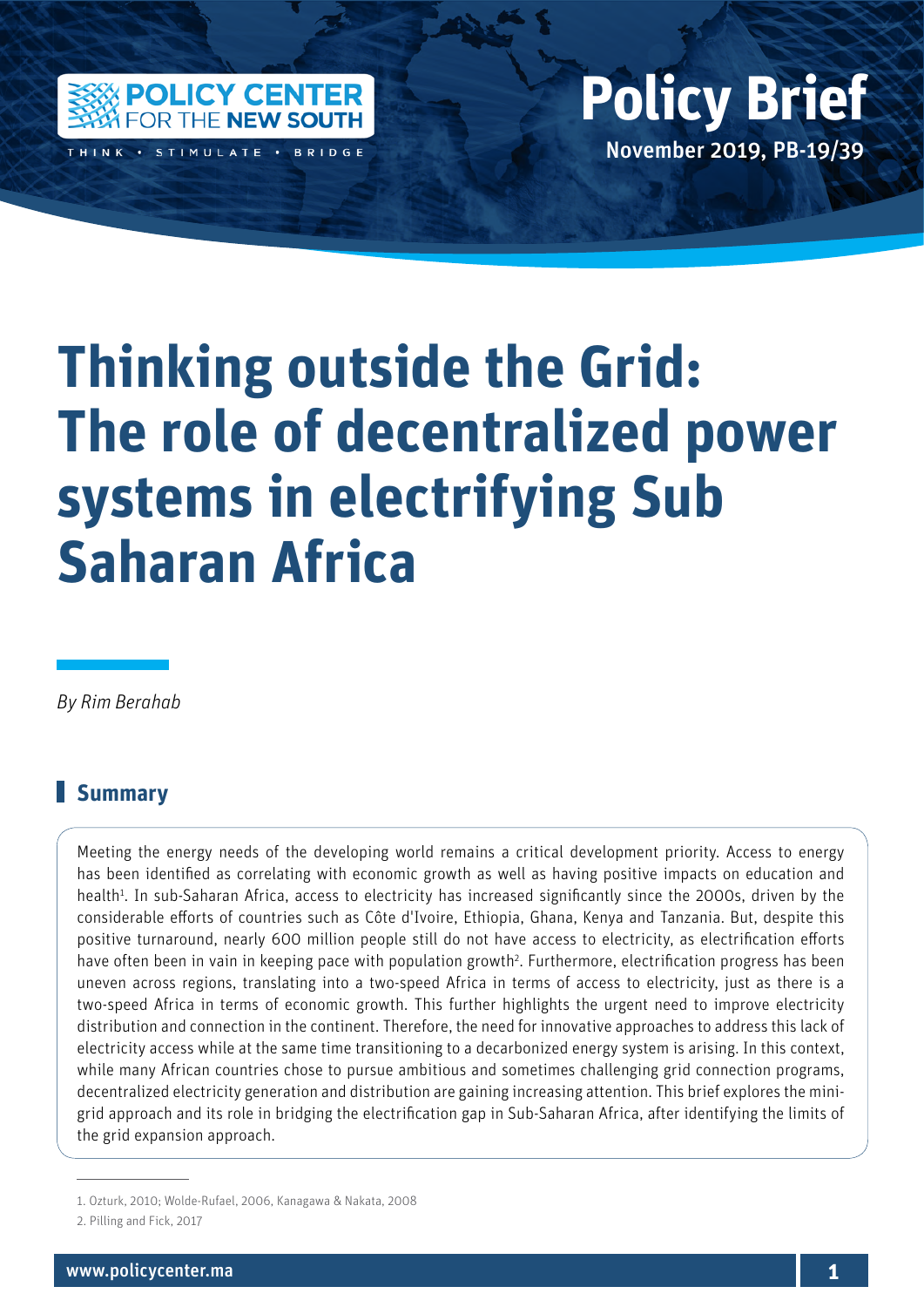### **Grid expansion: Instrumental yet faced with several barriers**

Historically, centralized grid expansion has been the primary pathway to electrification both at the worldwide level and in Sub-Saharan Africa. It was considered a development prerequisite, with the supply of electricity and infrastructure setting the stage for economic growth<sup>3</sup>. On-grid electricity provided to households is defined as electricity delivered via a connection to a local grid linked to a transmission network. Typically, grids are supplied by large centralized power plants, using either coal, natural gas or hydroelectricity<sup>4</sup>. Updated data regarding existing grid lines in Sub-Saharan Africa is very scarce (Figure 1). However, four main power pools can be identified: The Eastern Africa Power Pool (EAPP), the West African Power Pool (WAPP), the Southern African Power Pool (SAPP) and the Central African Power Pool (CAPP). Their main objectives are to facilitate and secure power supply to the countries constituting them and to foster power system connectivity<sup>5</sup>. These four power pools totalized an installed capacity of 141806 MW in 20156 compared to 114962 MW in 2010. Yet, about 57% of the Sub-Saharan population still lacks access to electricity in 2017 or suffers from electricity outages.

It is true that, under certain circumstances, centralized grid expansion is considered the most economical solution for electricity access. However, it is only cost effective when built to serve an area with a high population density. This entails that big centralized grids are mainly located around important urban areas, excluding large sections of the population living in inaccessible rural areas<sup>7</sup>. Moreover, grid electrification in Sub-Saharan Africa is faced with both supply-side and demand-side impediments. On the supply-side challenges, the issue lies especially in the shortage of supply due to a limited infrastructure for the generation, transmission and distribution rather than with the generation systems. Regarding the demand-side challenges, which are believed to make up roughly twofifths of the electricity access gap in Sub-Saharan Africa<sup>8</sup>,

7. Díaz et al, 2010, Tenenbaum et al, 2014

the constraints revolve around two factors than can dissuade households from getting a connection to the national grid, thus undermining electrification efforts : power outages, and complex and costly grid connections resulting in high electricity tariffs<sup>9</sup>.

Power outages are an important driver of end-user behaviors. When access to electricity is reliable, the electricity uptake rate, meaning the rate of electricity consumption through a connected grid, is high. On the other hand, frequent blackouts tend to be negatively linked to urban electrification rates due to, in large part, extra costs borne by the consumers, which deters them from connecting to the grid. Indeed, unreliable electricity provision pushes households to rely on other inferior and sometimes hazardous sources of energy, like traditional biomass such as wood fuels. This means that the household attached to the national grid will be charged for the consumption of two separate sources of energy – the electricity coming from its connection to the national utility grid and a secondary precarious source of energy. Hence, the potential benefit of investing in a centralized electrical grid becomes uncertain. As an illustration, more than half of the households connected to the main grid, across Sub-Saharan Africa, reported receiving electricity less than half of the time (Figure 2)<sup>10</sup>.

#### Figure 1: Existing Grid Lines for Sub-Saharan Africa's Countries



Source: Africa Electricity Grids Explorer, Blimpo and Cosgrove-Davies 2018.

<sup>3.</sup> GVEP, 2011

<sup>4.</sup> IEA, 2017

<sup>5.</sup> ICA, 2016

<sup>6.</sup> Or latest year available

<sup>8.</sup> Blimpo and Postepska 2017

<sup>9.</sup> Arlet, Ereshchenko, and Lopez Rocha, 2019 10. Blimpo and Cosgrove-Davies 2019.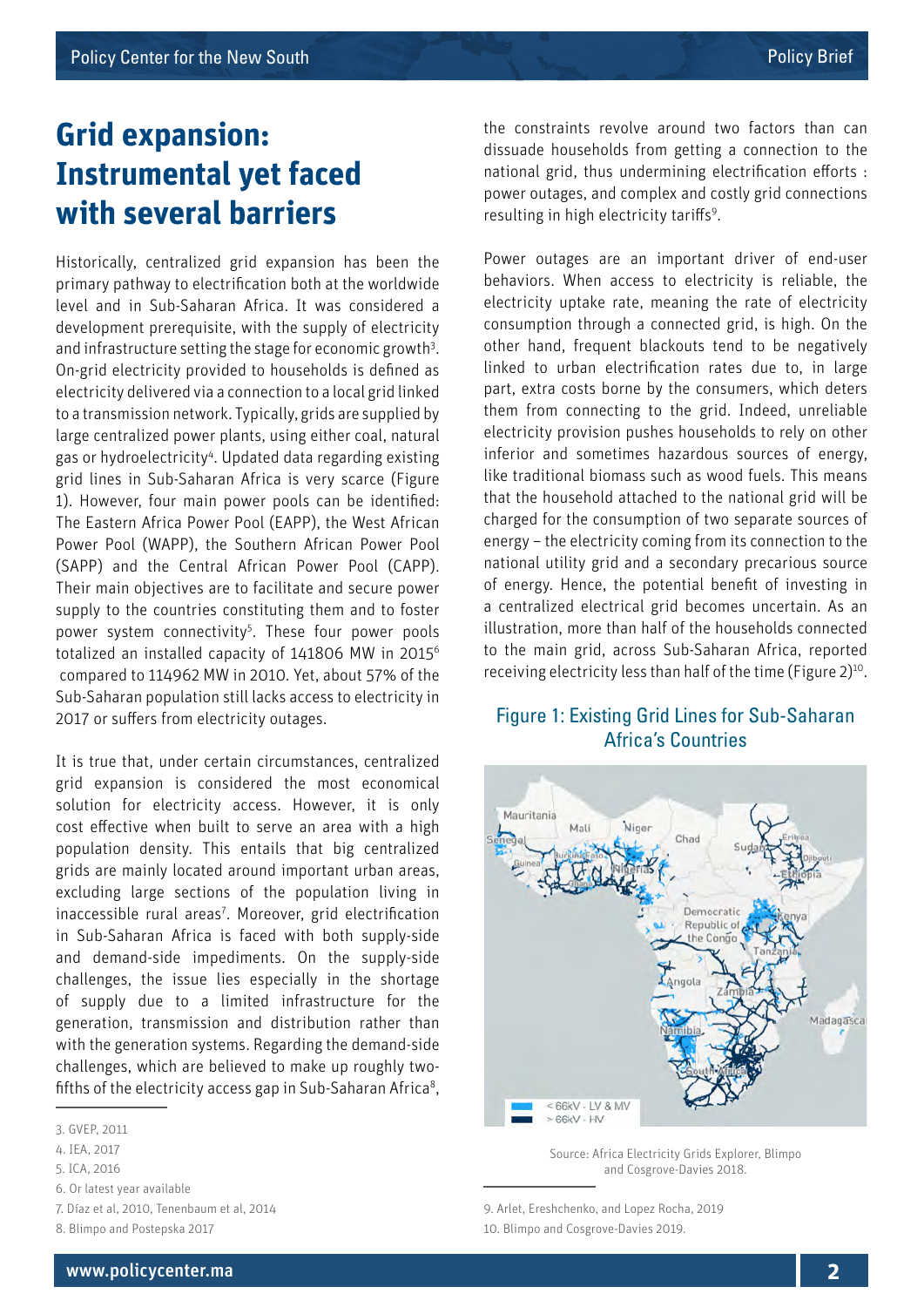



Source: Africa Electricity Grids Explorer, Blimpo and Cosgrove-Davies 2018.

Another demand-side factor impeding Sub-Saharan Africa's electricity access is the cost and complexity of the grid connection process. Countries with higher costs, longer time period and complicated procedures to connect to the electricity grid tend to have lower electrification rates<sup>11</sup>. This raises the issue of the unaffordability of grid electricity in some areas. While grid electricity can be costcompetitive and affordable in largely populated urban areas, in secluded areas, grid expansion is usually very expensive due to the costly infrastructureal investments needed, which results in high electricity tariffs. As a consequence, if households cannot afford electricity, they are less likely to connect to the grid (Figure 3).

#### Figure 3: When Electricity Bills Are High, Electricity Access Is Lower



Source: Kojima et al. 2016. World Bank staff calculations based on utility information and household survey data. Data used is from 2016.

As an attempt to expand access to electricity, some African governments tried to subsidize the use of electricity, the cost of connection to the grid electricity supply, or sometimes both. Yet, there is little room for large-scale government support, giving falling fiscal balances<sup>12</sup>. Therefore, while it is undeniable that centralized grid expansion was instrumental in electrifying Sub-Saharan Africa, it has many limitations that have hampered the electrification process so far. Hence, improving access to the grid remains crucial, and requires policies that tackle both supply and demand obstacles. In this context, decentralized power systems are attracting great interest, not as an alternative to grid extension, but rather as a complementary solution, since they can provide electricity to remote or sparsely populated areas, making them more affordable than grid extension in some regions<sup>13</sup>.

### **Decentralized energy systems: A new approach to electrification**

Decentralized energy systems are a relatively new approach in the energy industry. They are used as a complementary measure to the existing centralized grid in order to bring power sources closer to the end-user. They also offer promising opportunities for the deployment of renewable energy, the reduction of inefficiencies in electricity transmission and distribution, and the expansion of energy access to remote communities, usually rural areas, where grid extensions are unfeasible. Decentralized electricity access is commonly provided either through mini-grid solutions or off-grid systems such as stand-alone power systems (SAPS) (Figure 4).

A mini-grid system is a localized power network where a totality or a portion of the electricity produced is injected into a small isolated distribution grid $14$ . These solutions can supply several households, ranging from a village to several thousand inhabitants. Electricity production from mini-grids can be based on different sources, either from fuel, renewables, or both, with a range starting from 10 kW for 40 customers to several MW for more than 4000 MW.Customers Those customers should verify three conditions: they should be far from

<sup>11.</sup> Golumbeanu and Barnes, 2013.

<sup>12.</sup> Kojima and Trimble 2016.

<sup>13.</sup> Szabó et al., 2011.

<sup>14.</sup> Capacity4dev.eu, 2016.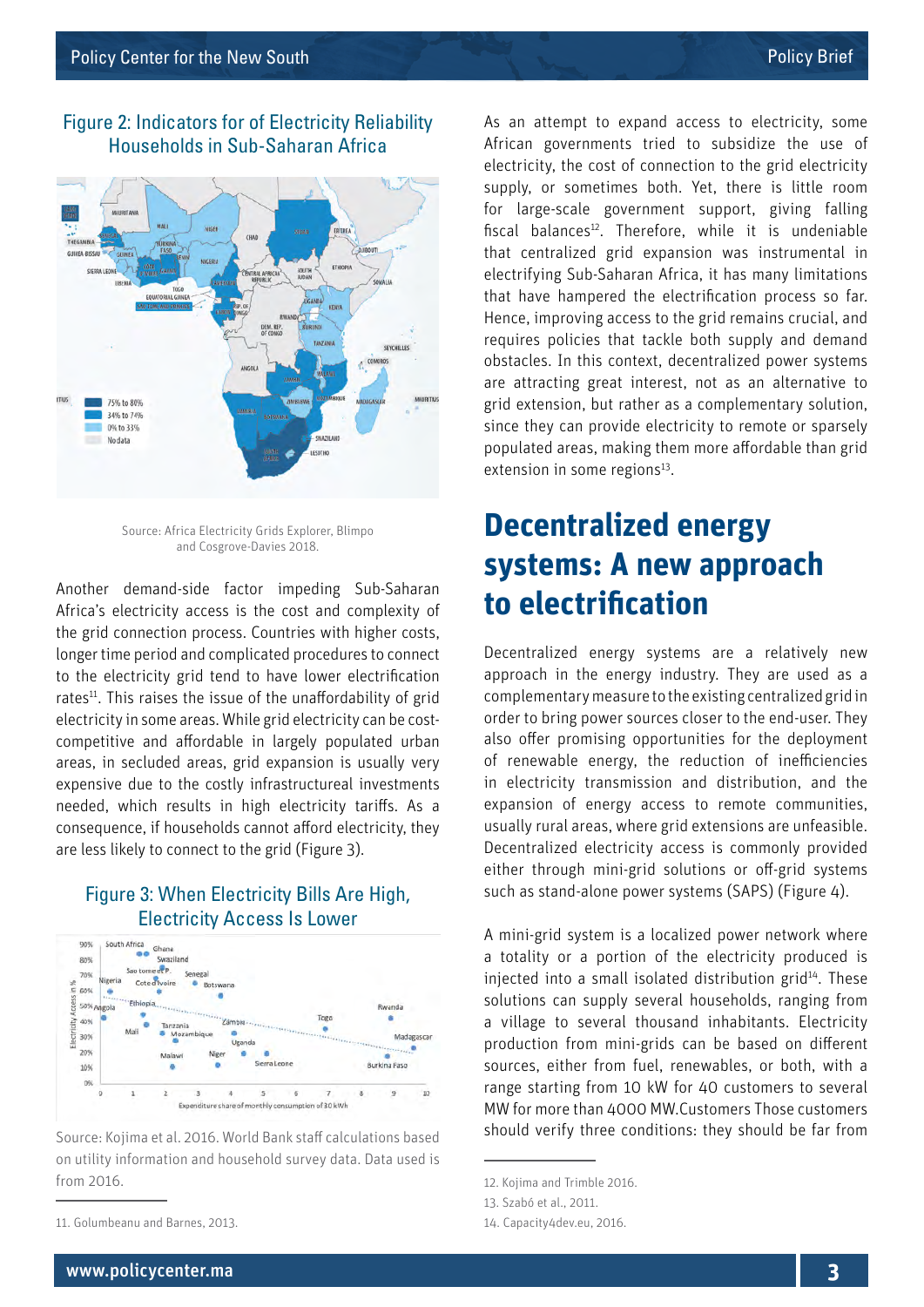the main grid, relatively close to each other, and with sufficient load demand. A mini-grid system can be, later on, connected to the main grid. A stand-alone power system, on the other hand, is an off-grid system that powers single households with one or several generator sources and various electrical appliances<sup>15</sup>. Unless mentioned otherwise, the rest of this Policy Brief will focus on mini-grid systems.

15 Depending on power dimension, they can be classified in four categories: portable lights (rechargeable & solar lanterns), mini kits (pico hydro & pico solar systems), Home Systems (supplied by solar SHS or pico-hydro) and residential Systems (hydro, wind or solar –with diesel backup or not).



#### Figure 4: Rural electrification approaches

Source: IED, 2012. Sustainable Energy Handbook, 2016.

A mini-grid system is generally composed of a power generator, either with or without storage, a distribution network, a service drop, and a customer installation.

The most commonly used power generator in Africa is a diesel genset, but other types of power generators exist such as hydropower plants, biomass plants, solar pants or wind plants. It is also possible to combine different sources and storage solutions, thus forming a hybrid generator. Each of these power generator types has its advantages and disadvantages (Table 1). For instance, an exclusively diesel-fed system has the advantage of lower capital costs (CAPEX). However, the running cost, or operation expenditures (OPEX), can be very high because of the volatility of fuel prices, the scarcity in supply and the relatively lower generator lifetime. On the opposite spectrum, a fully renewable energy system is characterized by a high capital cost but much lower

operational costs<sup>16</sup>. Therefore, an arbitration is required, depending on the demand and load duration curve.<sup>17</sup> as well as on the available renewable resources. Moreover, if conventional fuel, hydro, and biomass generators can usually run continually as they can easily be stored in either a fuel tank, a biomass warehouse or a water dam; with other irregular renewable sources like solar and wind, energy storage might be necessary to improve the penetration and tackle the intermittency issue. In addition, the need for storage is determined by other factors such as the daily load curve and the demand peaks.

<sup>16.</sup> A renewable energy generator would produce electricity at a levelled cost below the marginal cost of producing that electricity from fuel oil.

<sup>17.</sup> Load curve is the variation of load with time on a Power Station. A load duration curve (LDC) is used in electric power generation to illustrate the relationship between generating capacity requirements and capacity utilization.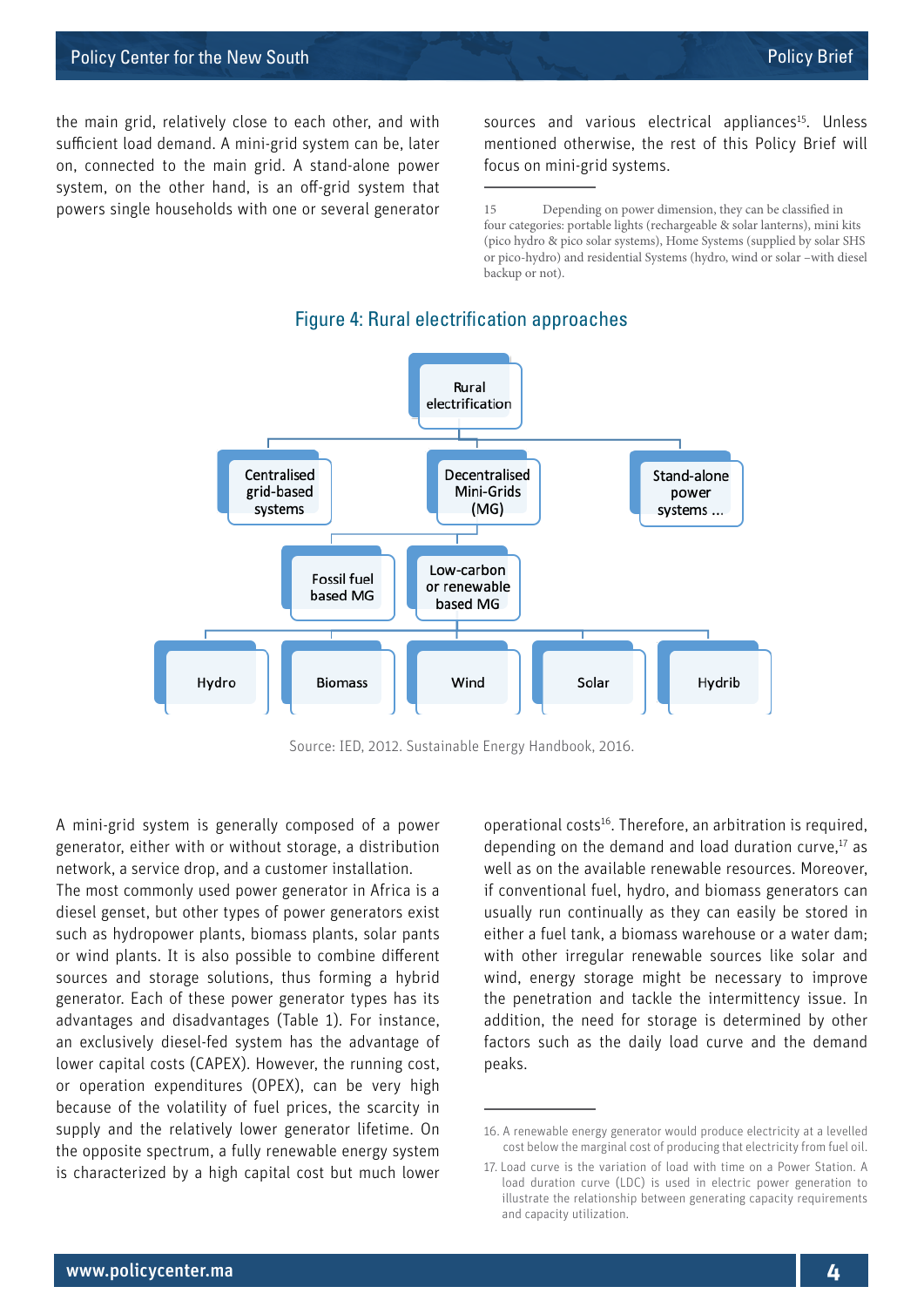| <b>Power generator</b>                                                   | <b>Advantages</b>                                                                                                     | <b>Disadvantages</b>                                                                      |
|--------------------------------------------------------------------------|-----------------------------------------------------------------------------------------------------------------------|-------------------------------------------------------------------------------------------|
| Conventional fuel genset (Diesel/<br>gasoline/ Compressed Natural Gas)   | Widely spread in Africa<br>Rapid implementation<br>Low investment cost (CAPEX)                                        | High running costs (OPEX) <sup>18</sup><br>Limited hours/day<br>High environmental impact |
| Hydro Power (Micro 10-500 kW/ Mini<br>$0,5-10MW)$                        | Water storage (limited)<br>Continuous supply (24h)                                                                    | Seasonal variation<br>Water use impact (irrigation)                                       |
| gasifiers/<br>(Biodigesters/<br><b>Biomass</b><br>biofuels/cogeneration) | Low cost renewable "fuels"<br>Liquid or solid fuel storage                                                            | Seasonal variation<br>High maintenance level<br>By-product disposal                       |
| Hybrid systems (solar/wind/diesel/<br>storage)                           | Low running costs<br>Continuous supply (24h)<br>Environmentally friendly<br>Increased reliability and load adaptation | Intermittent source<br>Expensive storage required<br>Complex energy management            |

#### Table 1: Advantages and disadvantages of different types of power generators

Source: Sustainable Energy Handbook, 2016

A distribution network transmits electricity to endusers or loads at a limited distance from the generators. It comprises transmission lines, transformers and the infrastructure required to permit safe and efficient energy distribution.<sup>18</sup> Different types of distribution networks exist. Based on load requirements and the cost of the project, a distribution network can be an alternative (AC) or direct current (DC), a low or medium voltage, a single of three phases meter<sup>19</sup> etc... For example, although AC has many benefits, as it allows for effective electricity transmission over distances and meets the requirements for consumer appliances; it is also generally more expensive than DC because of the enhanced power electronics. Over the long term, the distribution networks can influence the interconnection conditions of connecting to the main grid.

A service drop is constituted of cables and accessories needed to connect the nearest distribution network and the **end-user meter**. Regarding the latter, there is a wide range of options, from basic current limiters combined with flat rate tariff and conventional meters to the sophisticated pre-paid meters with data loggers. The recent years have witnessed the emergence of smart technologies that not only enable better mini-grid system control in terms of generation and distribution, but also enable better customers' management. The increased use of Information and Communication Technology (ICT) played a big role in this as smart meters have emerged, as well as new payment schemes using mobile payment platforms.

### **Organizational models for mini-grids: Different types for different scenarios**

There is a wide diversity in the institutional and financial structures of mini-grids, depending on local socioeconomic conditions and on the regulatory framework of each country. Mini-grids can be owned and managed by the state, private sector, communities or a combination of different actors who would be involved in different aspects of building and managing the mini-grid. In the literature, four approaches can be distinguished<sup>20</sup>:

• Utility-based approach: This strategy is most prevalent for rural electrification in developing countries. The engineering, procurement of equipment and construction of mini-grid solutions is usually ensured by a Rural Electrification Agency. Once built, the mini-grid is turned over to the utility, that can be either a national or regional public

<sup>18.</sup> Operating expenses include all costs associated with operating and maintaining mini grid equipment, including fuel, maintenance, repairs, payment collection, and security

<sup>19.</sup> Single phase induction type energy meter is also popularly known as watt-hour meter. The three phase meter is constructed by connecting the two single phase meter through the shaft.

<sup>20.</sup> World Bank, 2008; USAID/ARE, 2011, GVEP, 2011, Capacity4dev.eu, 2016.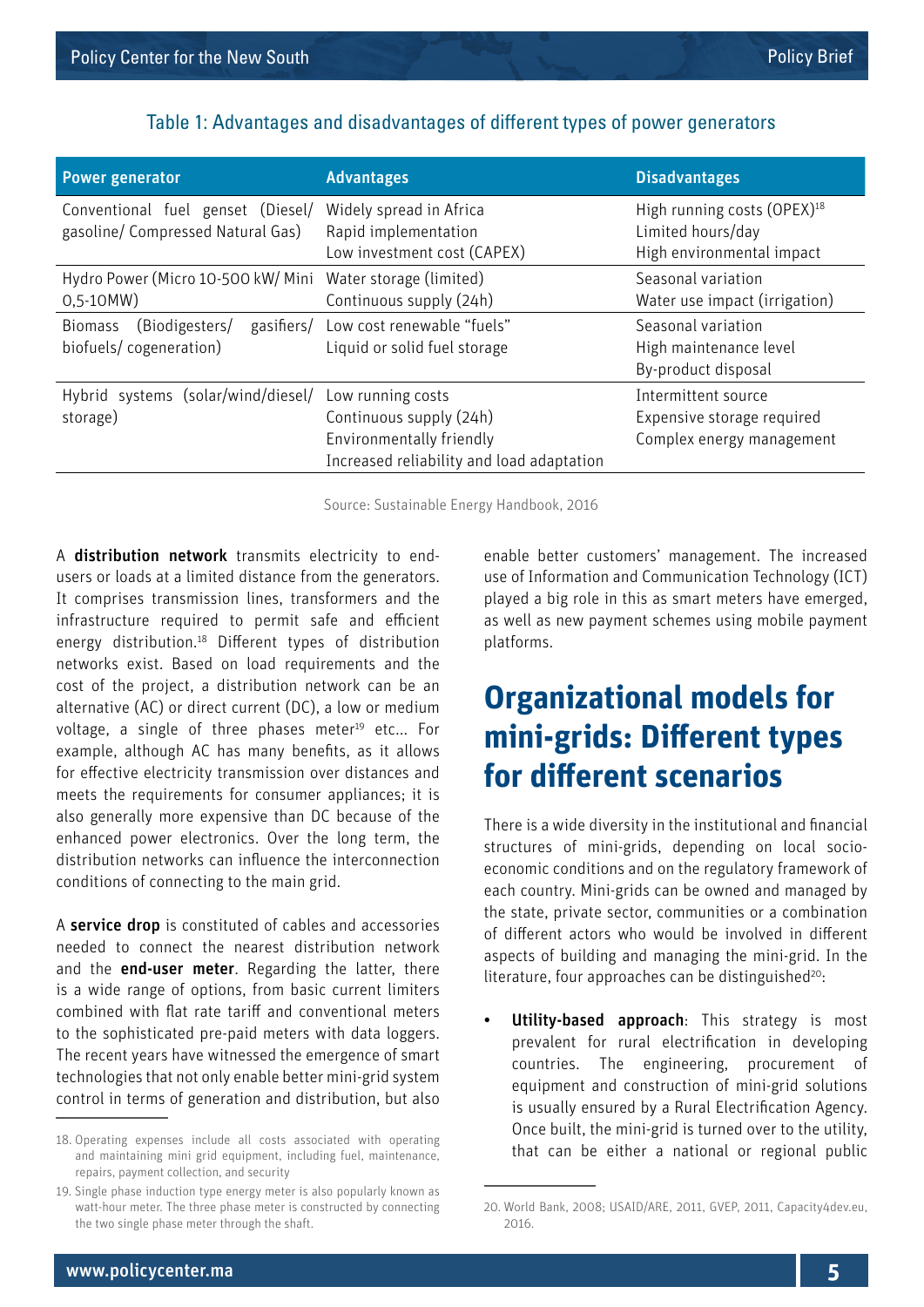institution, investor-owned or a cooperative, for technical operation, electricity sales, and customer billing at the national rate. Regarding the billing, the government may require the utility to apply prices similar to those charged by the national grid. In this case, tariffs paid by larger consumers connected to the national grid can be utilized to cross-subsidies  $min$ -grid consumers<sup>21</sup>. Initial financing is most likely to be supplied by the utility and subsidized by actors such as the government or donors $22$ .

- Private sector operator: In this approach, a private sector operator oversees all aspects of establishing a mini-grid system, from planning, building, managing to operating. In some cases, ownership of the minigrid may be passed on to another actor. The funding required for building the mini-grid can either come solely from private sources, which is rare, or from private equity and commercial loans with some sort of government support such as grants, subsidies or public sector loan guarantees. Although the capacity of private sector mini-grids can be lower than those set up by national utilities, they are gaining increased focus due to improvements in technology, innovations in finance, and the development of customer-management platforms and continuous support from donors and national governments<sup>23</sup>.
- **Community-based model:** In this business plan, the mini-grid is owned, operated and managed by the local community, who is organized in a cooperative that is governed by government regulations. These types of systems are mainly found in developing countries where the private sector or public services' involvement is still scarce. Financing for mini-grids set up under a community-based model is usually heavily grant-based with some input from the community. Since local communities lack the technical and economic skills to develop and implement mini-girds, the planning, procurement of equipment, installation and commissioning of the project is usually carried out by third parties. To ensure the long-term operation of such models, it is important that community-operated mini-grids charge tariffs that cover at least reinvestment/ depreciation, operations and maintenance costs. In addition, it is essential to have the necessary skills

Hybrid business model: This approach integrates various aspects of the different models mentioned above in order to eliminate risks and maximize effectiveness and efficiency. These types of models may involve different entities in investment, ownership, and operation of the mini-grid, which leads to a division of labor between different actors. For example, the ownership, generation and distribution of electricity of a mini-grid can be divided between government companies or private firms, while a community organization operates it on a day-to-day basis and a private company may be involved in the technical support and management consultancy. The success of these models depends however on the regulatory framework and clarity of the property rights.

### **Trends of mini-grids in Sub-Saharan Africa**

Mini-grid systems are providing improved electricity access to an estimated 47 million people worldwide in 201824. While diesel-fueled, and to a lesser extent hydropower, mini-grids were the most common, solar hybrid systems are increasingly being used. Between 2014 and 2018, double the number of mini-hybrid solar-hybrid grids were constructed as compared to the 2009-2013 period. Asia leads the way in terms of installed minigrids with a share of 49% in South Asia and 36% in East Asia and the Pacific. The majority of the installed minigrids in Asia are in just three countries: Afghanistan, Myanmar, and India. Sub-Saharan Africa, on the other hand, accounts for only 8%, with 1500 listed mini-grids installed. However, estimates show that the deployment of mini-grids in Sub-Saharan Africa will increase in the upcoming years, with over 4000 planned, representing more than half (54 %) of the total planned mini-grids (Figure 5) - most of which would be located in Senegal, Nigeria and Tanzania.

for mini-grids operation and maintenance available in the local area to guarantee the durability and sustainability of the mini-grids.

<sup>21.</sup> Franz et al., 2014.

<sup>22.</sup> IED, 2013.

<sup>23.</sup> Safdar, 2017, IRENA, 2016.

<sup>24.</sup> ESMAP, 2019.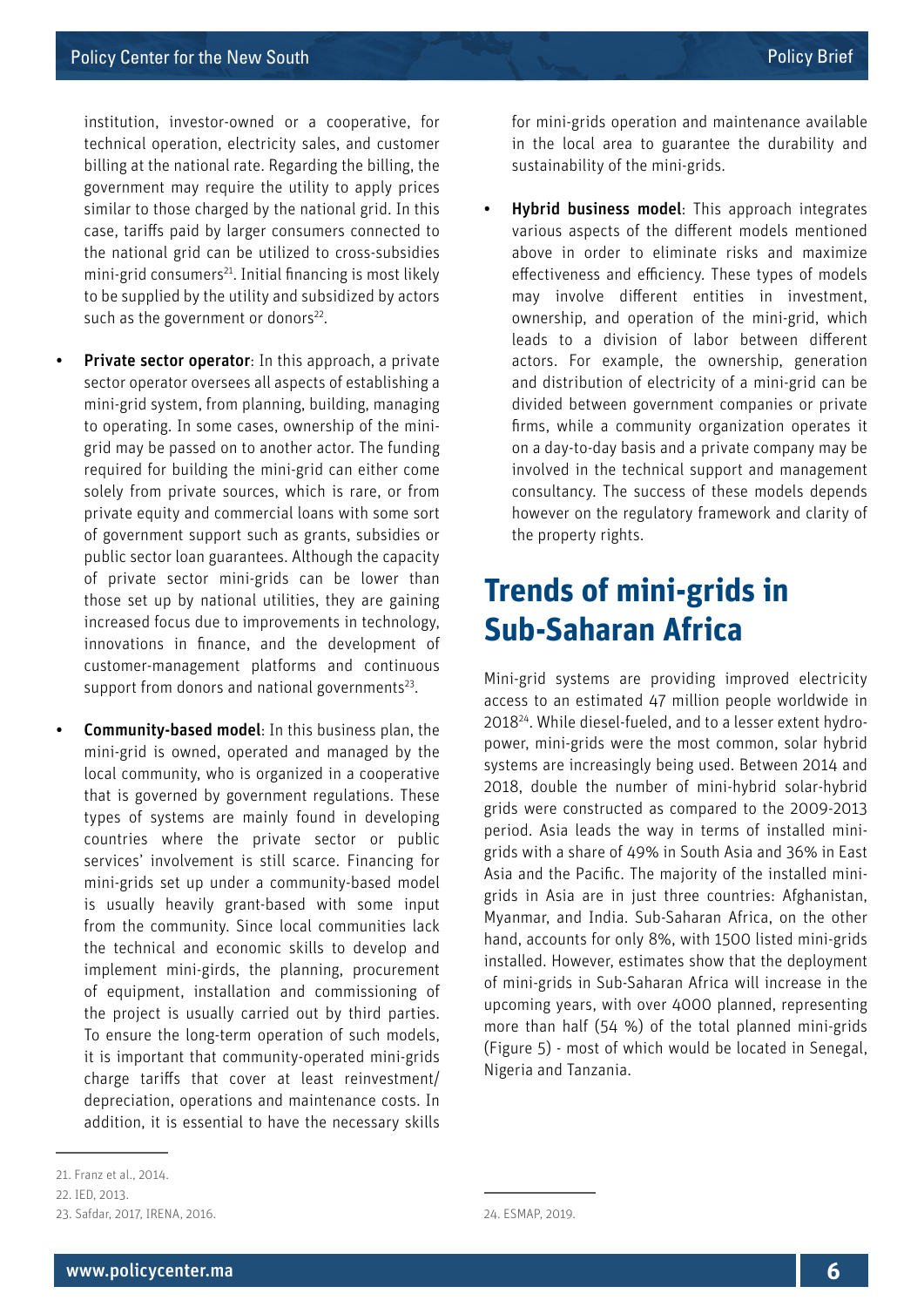

#### Figure 5: Share of installed and planned mini-grids by regions

Source: ESMAP, 2019

Even though investments in mini-grids remained rather small in comparison with the total investments in electrification, it totalized 28\$ billion's worth of investment worldwide in 2018. However, investment in mini-grids in Sub-Saharan Africa has been limited due to their relatively low penetration in most Sub-Saharan countries. To this day, Tanzania is one of the few countries to stand out through its implementation of a larger mini/micro-grid electrification program since 2009, fed by solar PV or solar-diesel hybrid technologies. In addition, as of recently, mini-grids in Tanzania served not only households but also small businesses. Other Sub-Saharan African countries, like Nigeria, Rwanda, Uganda, and Kenya are catching up by taking actions to improve their regulatory frameworks to support minigrids25. Nonetheless, they are expected to become the least-cost solution for grid quality electricity for over 60% of the population in Sub-Saharan Africa in the case where national utilities do not significantly change their operations26.

It is worth noting that off-grid solutions, such as standalone power systems and pico solar devices, are more widely established in Sub-Saharan Africa, particularly in East Africa. This region has in fact been the recipient of 57% of worldwide disclosed investments in off-grids during the period 2010-2018, thus emerging as a leader in the deployment of off-grid solutions, used mainly for lighting, mobile charging, radio and television<sup>27</sup>. One reason for this is the strong mobile money ecosystems in East Africa that allowed the proliferation of pay as you go solutions for solar home systems, and made them affordable for rural households. Kenya and Ethiopia are amongst the frontrunners in implementing off-grid technologies, with Kenya now being the largest market for off-grid solar domestic systems and solar lanterns in Africa.

According to the International Energy Agency (IEA), the use of decentralized energy systems is projected to increase by 2030. Under the new policies' scenario<sup>28</sup>, 68% of the population that would gain access to electricity by 2030 would do so from grid-connection, 20% from off-grid systems and 12% from mini-grids. Another more optimistic scenario29 of the IEA predicts that only 26% of

<sup>25.</sup> Africa's Pulse, 2018.

<sup>26.</sup> ESMAP, 2019.

<sup>27.</sup> Wood McKenzie, 2019.

<sup>28.</sup> The new policies scenario, developed by the IEA, projects today's policy ambitions on the future of the energy sector. "It incorporates not only the policies and measures that governments around the world have already put in place, but also the likely effects of announced policies, including the Nationally Determined Contributions made for the Paris Agreement" (IEA).

<sup>29.</sup> It's the "The Energy for All Case" scenario that develops a pathway that would allow sub-Saharan Africa to meet the goal of universal access to electricity by 2030. It "examines the achievement of modern energy for all against the backdrop of the new policies scenario" (IEA).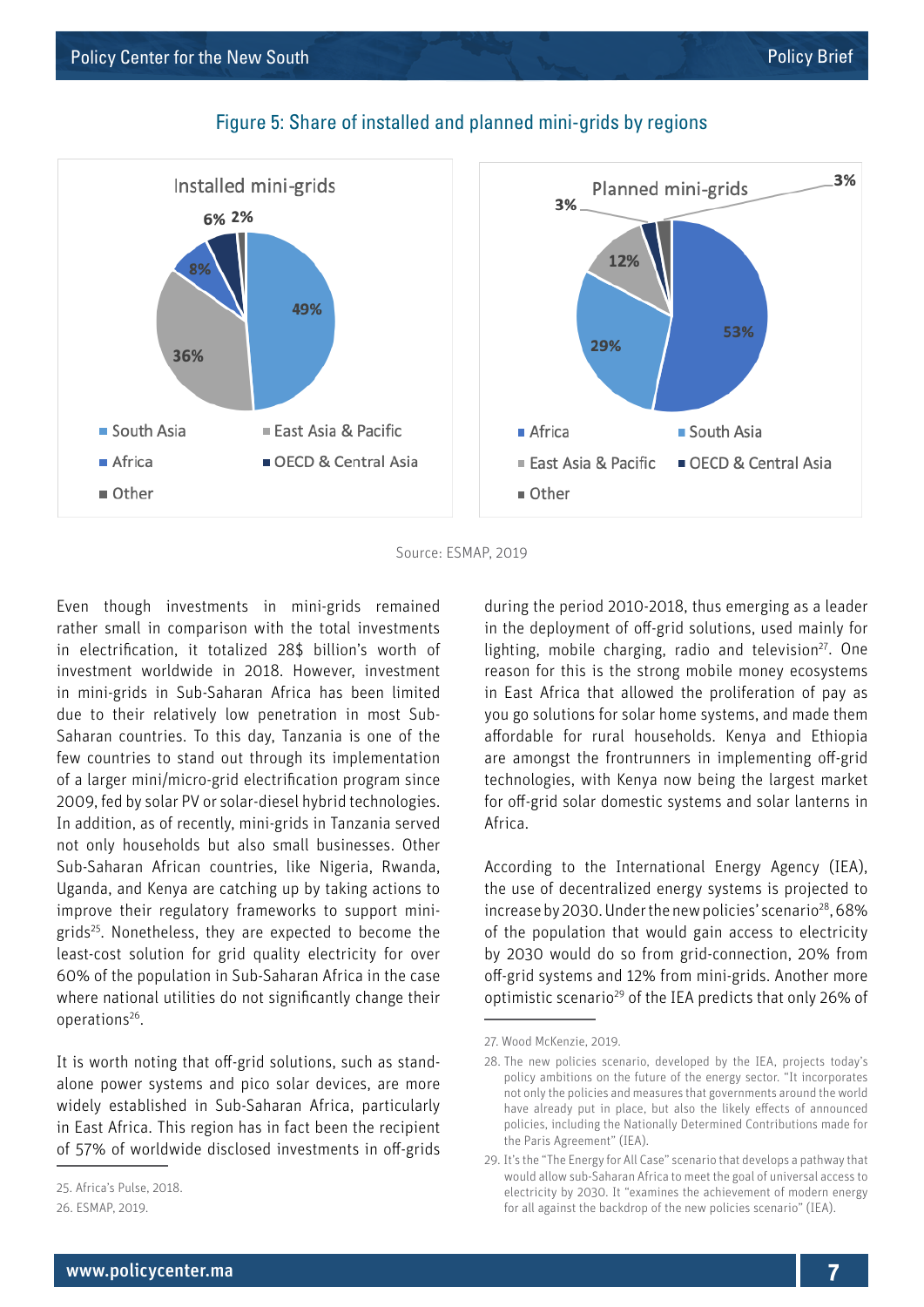the population would gain access to electricity through grid connection by 2030, whereas 30% would do so via off-grid and 44% from mini-grids.

### **Various opportunities for mini-grids in Sub Saharan Africa…**

Mini-grids, traditionally considered a niche solution, are now an upgradeable option to supplement grid expansion and stand-alone power grids. Compared to the main grid and stand-alone power systems, mini-grids are more appropriate solutions for areas with high population density and medium electricity demand. Indeed, as stated in the previous sections, expanding the main grid to remote communities that consume limited electricity cannot only involved private sector. A good example of that is the case of Somaliland and Puntland, where the private sector provides more than 90% of electricity in urban and periurban areas using local private mini-grids<sup>30</sup>.

In addition, mini-grids are becoming economically attractive in many regions of the world as the cost of renewable technologies falls and fuel prices rise. Capital costs of mini-grid have, indeed, been declining over the past decades and are expected to further decrease by 2030, while increasing the quality of service. Thanks to innovation and economies of scale in utility projects, the costs of some of the essential mini-grid components, like solar panels and batteries, have fallen by 62% - and in some cases by 85%. As a result, capital costs have declined from \$8000dollars per kilowatt of firm power output31 (kWfirm) in 2010 to \$3,900/(kWfirm) in 2018 in Asia and Africa<sup>32</sup>. The falling capital costs are expected



#### Figure 6: Comparison of levelized cost of electricity of mini grids and utilities in Africa

Source: ESMAP, 2019, Based on Kojima & Trimble 2016.

be very expensive, but also not economically profitable, whereas stand-alone power systems are more suited for areas with low population density and low demand. Therefore, mini-grids, constitute a good opportunity in countries lacking in grid development but having a more

<sup>30.</sup> GVEP International, 2011.

<sup>31.</sup> Dollars per kilowatt of firm power output. It is defined as the sum of the mini grid's battery inverter and the system's diesel generator capacity.

<sup>32.</sup> ESMAP, 2019.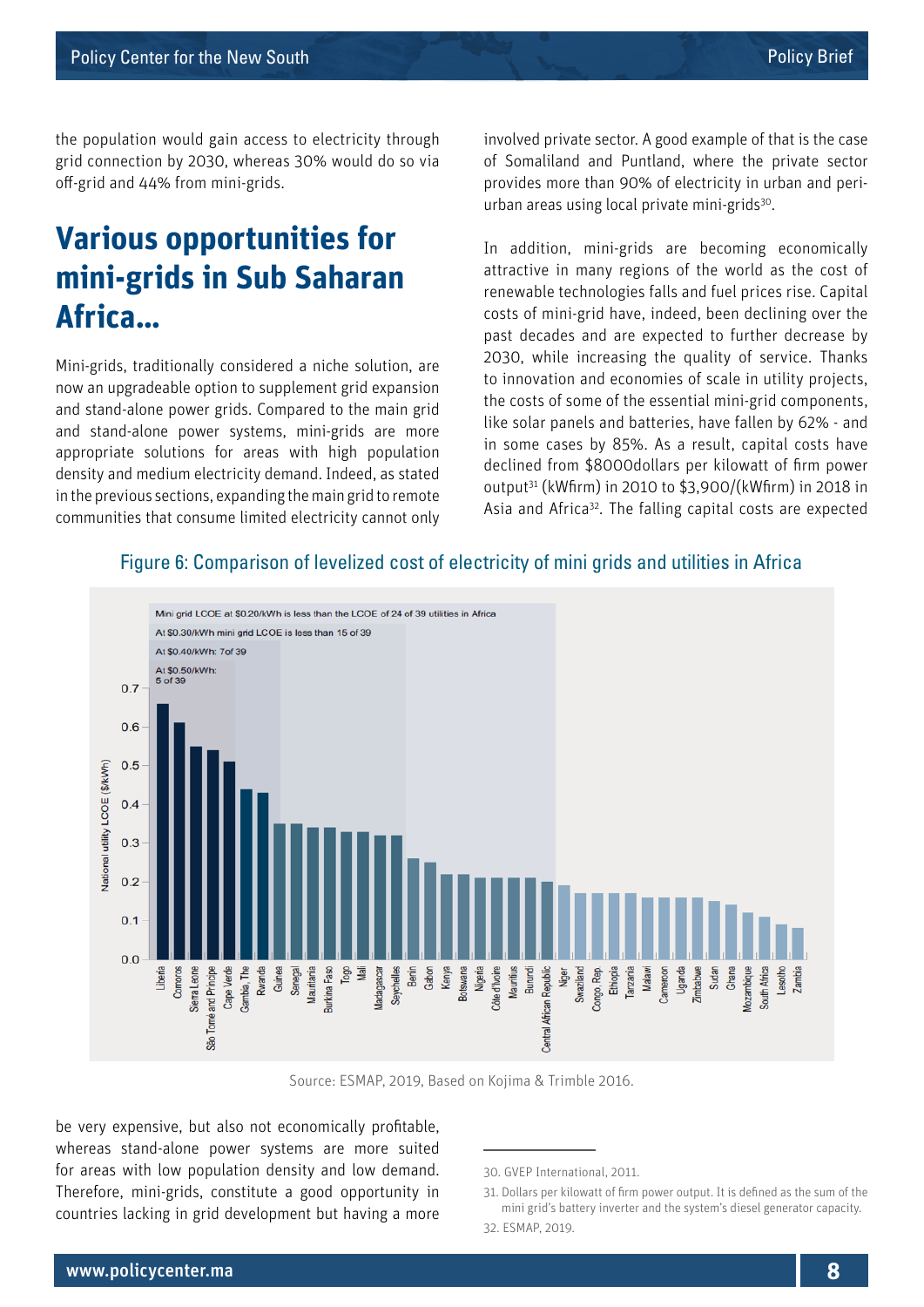to decrease per-kWh cost of mini-grid in the future. In Africa, the levelized cost of electricity<sup>33</sup> (LCOE) ranges from 0.1 \$/kWh to over 0.7 \$/kWh (Figure 6). In some countries, like Tanzania and Ethiopia, the LCOE from mini-grids is less than that of 24 out of 39 utilities in the continent.

Moreover, mini-grids can promote inclusive growth and local development in isolated rural areas through different channels. In one hand, mini-grids are able to increase the reliability of electricity supply $34$ , therefore promoting productive and income generating uses of energy35, such as establishing new small businesses, thus supporting economic activities. On the other hand, machines and equipments connected to mini-grids require staff to oversee operations and maintenance activities, which implies job creation opportunities. A recent study36 suggests that mini-grid development has the potential to yield 50,000 direct formal jobs related to mini-grids in Nigeria and around 5,000 direct formal jobs in Kenya. The mini-grid sector also relies heavily on informal work, and could employ twice as many people in the informal sector.

Mini-grids can also create gainful relationships with national utilities in the long-run. Indeed, as highlighted in the paragraph above, income-generating uses of electricity provided by mini-grids contribute to the economic growth of rural economies, which can attract national utilities, since the extension of the national grid in this case is deemed economically viable thanks to two factors: a significant demand would already exist and customers would, theoretically, be able to pay electricity tariffs due to the economic benefits that they would have acquired by gaining electricity through mini-grids (ie. Productive use of electricity). Nigeria is one of the few countries in Sub-Saharan Africa who anticipated new sets of mini-grid regulations that facilitate the transition from an isolated mini-grid to the interconnection with the main grid and include aspects like licensing and retail tariffs setting.

Furthermore, well thought renewable mini-grids can have positive environmental impacts and promote resilience against climate change effects. Modern minigrid systems are believed to introduce mostly lithiumion batteries for energy storage, which while not yet fully environmentally friendly, can nonetheless help promote many sustainable actions such as storing renewable energy during intermittence periods, thus playing an important role in the energy transition. In addition, modern mini-grids are also designed to introduce energyefficient appliances, which allow energy savings hence improving performance in terms of energy efficiency. These efforts are expected to result in nearly 1.5 billion ton of carbon dioxide emissions avoided globally<sup>37</sup>. Minigrids have also the potential to support clean cooking in Sub-Saharan Africa, which is an often overlooked issue. Sub-Saharan Africa is, in fact, very dependent on the use of traditional biomass, mainly wood fuel and agricultural and industrial waste, for cooking and heating, which constitute a health hazard for households as well as increased risks of in-house pollution.

### **… But several challenges to overcome**

Despite becoming attractive from an economic stand point at the global level, mini-grids in Sub-Saharan Africa still face several technical, financial and regulatory challenges to achieve a wider penetration. A first set of challenges are of the technical type. The first identifiable challenge is the inadequate or lack of maintenance of the mini-grids due to either insufficient funding to perform maintenance or a lack of local skills to do so. Indeed, the deployment of mini-networks requires a high level of technical expertise, which is often carried out by highly skilled external actors, rendering the community dependent on them. As a result, frequent technical failures have become a recurrent fate for Sub-Saharan countries. This raises the issue of education and capacity-building that local people need to acquire for the continuity of the project. Another challenge is the poor assessment of the diverse local parameters prior to building the project, such as population density that directly affect load factors and thus the proper functioning of the minigrid. Other parameters to be considered are the type of terrain, which can determine the overall costs of the project, and the natural resources fluctuation. Regarding

<sup>33.</sup> It is the average revenue per unit of electricity produced that would be required to recover the costs of building and operating a plant over a hypothetical financial life cycle and use.

<sup>34.</sup> In that respect, hybrid mini-grid systems, especially, generally offer greater reliability of supply compared to single technology approaches since they can tackle the issue of intermittency, particularly when relying on a renewable source of energy.

<sup>35.</sup> Productive use of electricity is described as an agricultural, commercial and industrial activity involving electricity as a direct input into the production of goods or the provision of services.

<sup>36.</sup> Powerforall, 2019.

<sup>37.</sup> ESMAP, 2019.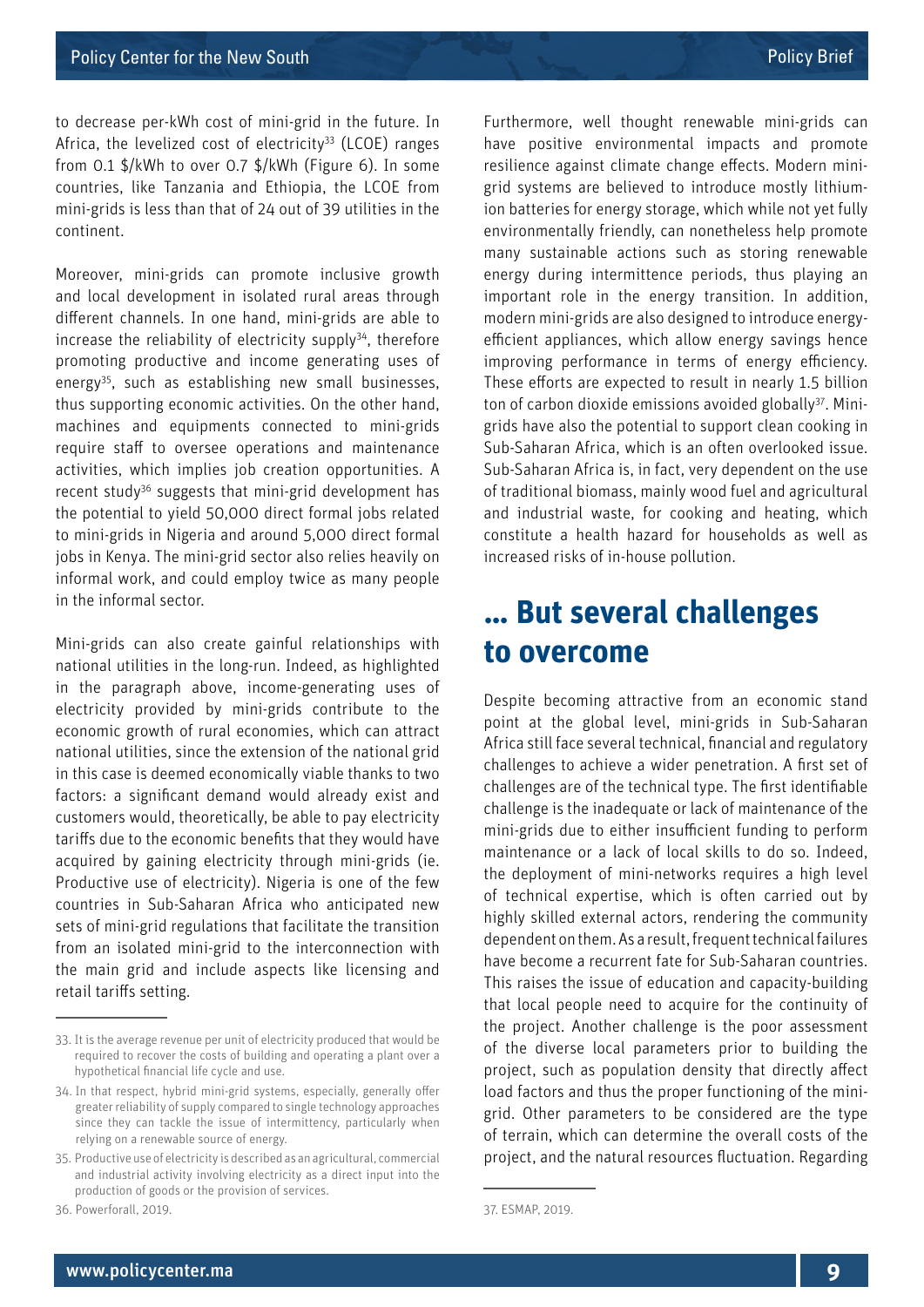the latter, this is particularly the case for renewablebased mini-grids, where there is the issue of matching the daily demand with fluctuating renewable energy production, especially during night time where most of the demand manifests. The recourse to a storage system must hence be considered.

A second set of challenges are of a financial nature. Although mini-grids are becoming more cost-effective than extending grids to provide electricity for productive purposes in remote areas, they are still to this day highly grant-based or heavily subsidized. In addition, their initial costs to cover investment and operating costs and generate adequate profit can still be high. This may result in high tariffs<sup>38</sup>. In addition, mini-grid project developers often lack experience in financial analysis, risk mitigation and business plan development. This calls for the improvement of access to affordable capital through development financefinancing institutions and other actors for projects financing, but also to alternative sources of capital like venture capital. Diversifying risks for local banks can also act as an incentive to promote the involvement of the private sector in financing minigrid systems.

A third set of challenges are regulatory challenges. These challenges are inherently linked to financial barriers, as investments for mini-grid projects can be hampered by outdated regulations, laws and procedures. These policy and regulatory barriers can be classified in three categories: tariff settings, licensing and permits, and the procedures to undertake when the centralized grid arrives to a village supplied by mini-grids. Setting appropriate tariffs is crucial for both mini-grid developers and consumers in rural areas. There are different tariff options from applying the same retail tariff as the main grid to setting bulk sales tariff<sup>39</sup> or feed-in tariffs<sup>40</sup>. Hence, the success and sustainability of the project depends on the choice of the best tariff configuration. Experts agree that developers should propose flexible retail tariffs and tariff structures that would be subjected to regulatory approval in order to promote innovative business models that would leverage efficiency gains and provide affordable energy services to their final customers. In

addition, charging city dwellers and rural residents who are dependent on mini-grids the same tariff is likely to hurt rural consumers as they often live in poorer areas. One option to address this problem is to either crosssubsidies from network customers to mini-grid users, or to subsidize the initial costs of a mini-grid in order to lower the end-user rate, or, where subsidization is not feasible, to use variable rates.

A license or permit is a government-granted legal right to conduct a business, in this case related to the generation, distribution and sale of electricity, in a particular location on the basis of a finding that the authorized entity is technically and financially capable of carrying out the activity in question. In the utility sector, a license or permit are essentially a type of consumer protection, particularly in situations where the company is a monopoly supplier. At the same time, a license or permit can shield a facility from competition for a specific period of time and prove the legitimacy of the mini-grid project to lenders or other key stakeholders. However, mini-grids are a gray area in this case. Indeed, the regulatory process for getting a license for a mini-grid project can impose high costs both for the licensee and for the granter of the license and is a very lengthy procedure. Therefore, licensing is generally required for larger mini-grids, for example those exceeding 1 MW for the case of Tanzania. Smaller projects are exempt from licensing, but can require registering their businesses, which means that the regulators and other government agencies are aware of the existence of the enterprise and that it provides services, but are not require to approve it.

One key question for investors looking to invest in decentralized power generation is what happens once the main grid reaches the mini-grids. Will it render their investment useless? A report of the World bank and ESMAP41 suggest five different scenarios that should be taken into consideration by regulators and project developers. The first scenario is the continuation of the production and distribution of electricity from the minigrid to the customers and, at the same time, purchase of electricity from the national grid to meet peak consumption needs while selling the excess electricity it produces. The second scenario is the shutdown of electricity production from the mini-grid and the transition to a distribution activity only through the purchase of electricity in bulk in order to resell it through its distribution network. The third scenario is, on the

<sup>38.</sup> D'Agostino, Lund, and Urpelainen 2016.

<sup>39.</sup> The bulk sale tariffs are calculated by computing the generation costs, the transmission costs and the supply costs according to the set methodology.

<sup>40.</sup> Feed-in tariffs are fixed electricity prices that are paid to renewable energy (RE) producers for each unit of energy produced and injected into the electricity grid.

<sup>41.</sup> Greacen, Nsom, and Rysankova. (2015).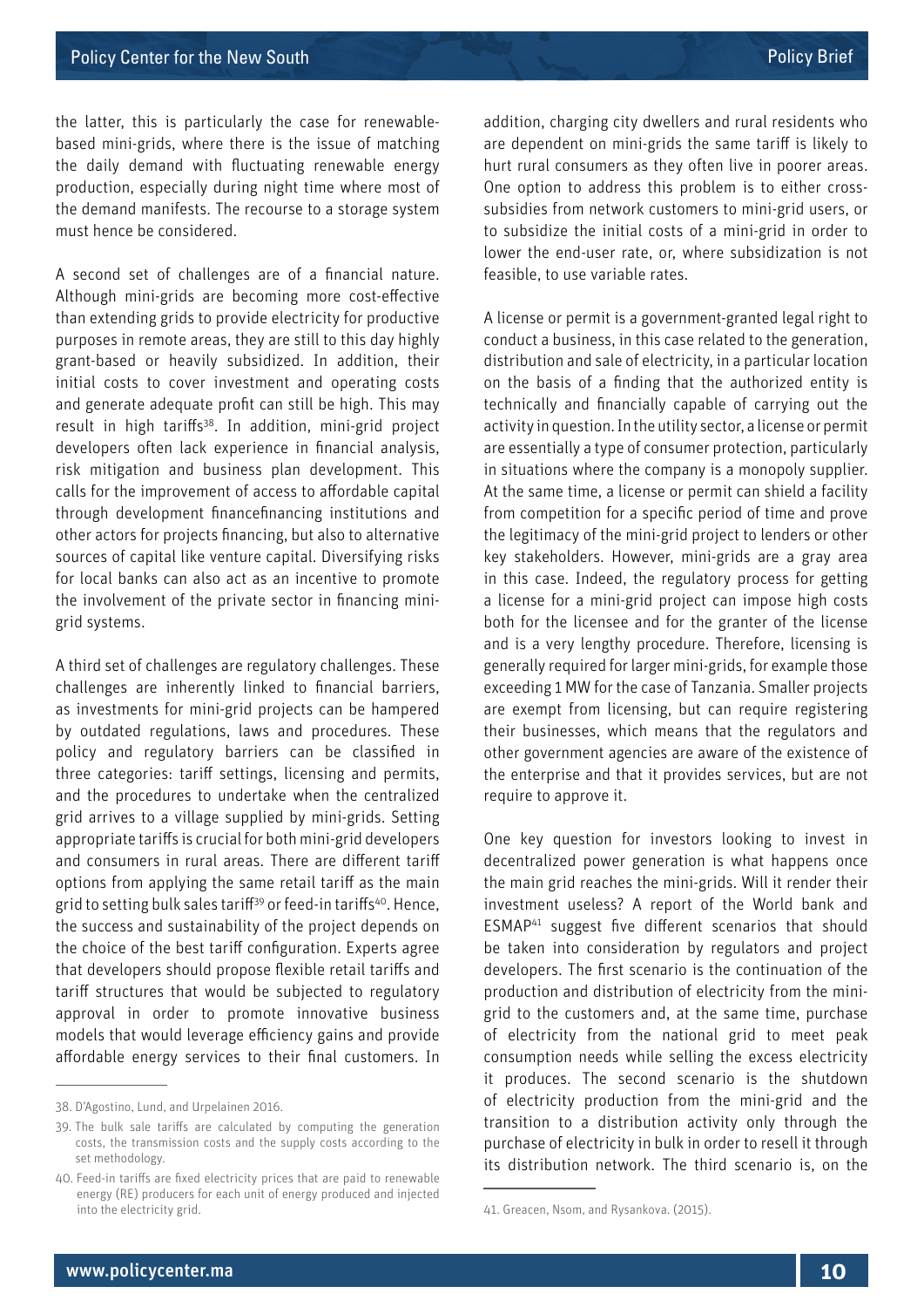contrary, the cessation of distribution but the continuation of production and sale of electricity to the national grid. The fourth scenario is the purchase of the mini-grid's assets by the national network. The fifth scenario is that the mini-grid abandons the site and moves its assets to another location. Each of these scenarios require specific actions to be undertaken and will depend on particular country circumstances, type of mini-grids built and the business strategy of the developers. The mini-grids must be built to standards that facilitate the connection to the main grid, if that's the scenario chosen (scenario 1 or 2), while regulations must specify, beforehand, the type of retail tariffs that would be applied during the transition phase and once the interconnection is made. Moreover, regulators should enact a series of commercial and technical regulations that aims to accommodate for a safe and reliable interconnection between mini-grids and the main grid (scenario 2 or 3). If the mini-grid is sold to the national utility (scenario 4), it should be subjected to regulatory intervention in order to protect the value of the assets, meaning accurately evaluating its value after depreciation while recognizing that these assets can be useful to a utility if built to utility standards. Finally, abandoning the mini-grid and moving to another location (scenario 5) can be possible only if the assets are moveable, which is not always the case.

### **Key elements for successful mini-grid projects**

To be successful, mini-grid projects must be carefully designed. First and foremost, mini-grid developers must take into account the local social, economic and environmental conditions of the area where the project is to be carried out. In addition, they need to cautiously select the adequate geographic location. Indeed, minigrids should neither be located too far nor too close to a main grid system. In the first scenario, their operation and maintenance can be very difficult to carry on while in the second scenario, they can be quickly replaced by the main grid, rendering the initial investment useless. Site selection also entails conducting detailed spatial analysis to allow policy makers, communities, NGOs and governmental agencies to identify the most appropriate technologies to be used (whether it is diesel, solar, wind, hybrid or with/without a storage unit) that meet the specific energy's demands. This involves, on one side, a good understanding of current and future fuel availability and prices as well as of solar insolation,

wind speed and hydrology, and an in-depth insight of the economic opportunities of each of these technologies on the other side. Another pre-requisite for planning successful mini-grid projects is the conduct of a demand analysis through field studies, while at the same time accounting for future demand growth. With regards to operation and maintenance, specialized training programs, which pay special attention not only to the technical aspects of mini-grid schemes, but also to the regulations surrounding aspects such as tariffs and fee payments have to be provided for the staff involved in order to reduce conflicts within the communities, like electricity theft.

Moreover, mini-grid projects need a well-functioning policy and regulatory framework that takes into account the requirements of mini-grid construction as well as a strong private sector and committed industry associations. In Mauritius, for instance, the privatesector's sugar industry played a key role in the success of mini-grid programs using cogeneration of bagasse $4243$ . Clear governance structure has to be established, particularly in the case of a community based mini-grid model, and clear provisions for dealing with risks need to be anticipated. Another crucial element for the success of mini-grid schemes is the existence of sustainable financial models. It is easier said than done as this is a very complex process that is determined by the decisions of both operators and the external environment. On one hand, operators need to adopt prices that reflect costs and that are based on feasible economic assessments based on the chosen business model. They also should split responsibilities for the operation of mini-grids between different actors and build clearly designed payment collection mechanisms with defined recordkeeping. On the other hand, policymakers and legislators should support local financial institutions by reducing perceived risks for lenders. Governments should, on their part, incentivize private sector participation and limit market distortions<sup>44</sup>. Finally, for their commercial viability, mini-grid developers need to take into account the following factors: the share of electricity used for income-generating purposes, the share of electricity consumed compared the electricity generated, and the electricity price negotiated or fixed by regulation<sup>45</sup>.

<sup>42.</sup> Which is a residue of the sugar cane stems from which the juice was extracted.

<sup>43.</sup> USAID/ARE, 2011.

<sup>44.</sup> GVEP International, 2011.

<sup>45.</sup> EEP, 2018.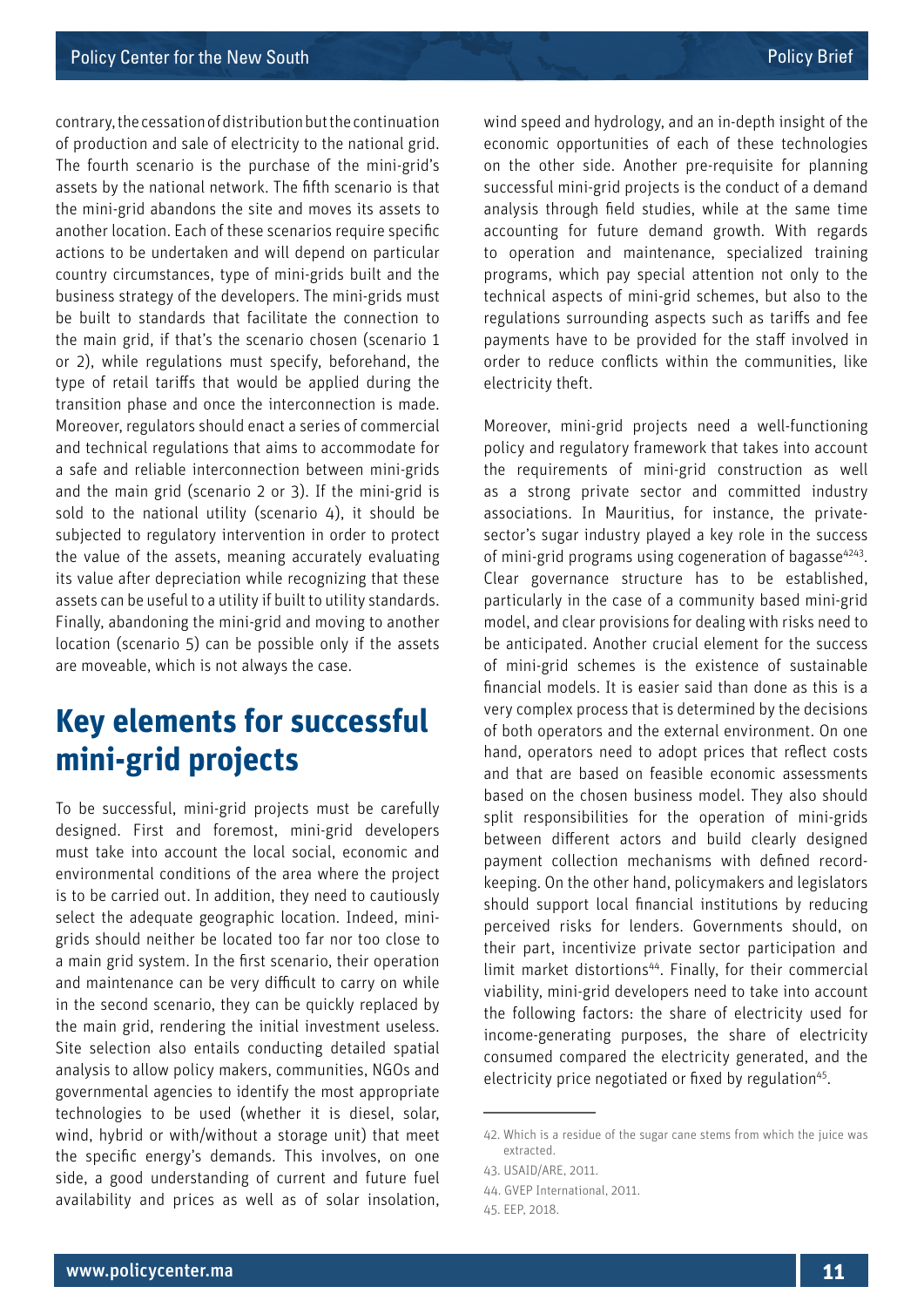### **References**

- Arlet, J., Ereshchenko, V. and Lopez Rocha, S. (2019). Barriers to urban electrification in Sub-Saharan Africa from the perspective of end-users. [online] World Bank Blogs. Available at: https://blogs.worldbank. org/developmenttalk/barriers-urban-electrificationsub-saharan-africa-perspective-end-users [Accessed 1 Oct. 2019].
- Blimpo, M. and Cosgrove-Davies, M. (2019). Electricity Access in Sub-Saharan Africa: Uptake, Reliability, and Complementary Factors for Economic Impact.
- Blimpo, M. and Postepska, A. (2017). Why is Household Electricity Uptake Low in Sub-Saharan Africa?
- Capacity4dev.eu. (2016). Sustainable Energy Handbook. Module 5-1, rural electrification. Module 5-3, Off-grid Rural Electrification - Mini-grid Systems.
- D'Agostino, A. L., P. D. Lund, and J. Urpelainen. 2016. "The Business of Distributed Solar Power: A Comparative Case Study of Centralized Charging Stations and Solar Microgrids. WIREs: Energy and Environment 5 (6): 640–48.
- Díaz, P., Arias, C. A., Peña, R., and Sandoval, D. (2010). FAR from the grid: A rural electrification field study. Renewable Energy, 35, 2829–2834.
- EEP. (2018). Opportunities and Challenges in The Mini-Grid Sector in Africa: Lessons Learned from The EEP Portfolio.
- Energy Sector Management Assistance Program. (2019). Mini Grids for Half a Billion People: Market Outlook and Handbook for Decision Makers. ESMAP Technical Report;014/19. World Bank, Washington, DC. © World Bank. https://openknowledge. worldbank.org/handle/10986/31926 License: CC BY 3.0 IGO.
- Franz, M., Nico P., Michael R., and Bozhil, K. (2014). Mini-grid policy toolkit: policy and business frameworks for successful mini-grids roll out.
- Golumbeanu, R. and Barnes, D. (2013). Connection Charges and Electricity Access in Sub-Saharan Africa. Policy Research Working Paper, the World Bank, 6511.
- Greacen, C; Nsom, S; Rysankova, D. (2015). Scaling Up Access to Electricity: Emerging Best Practices for Mini-Grid Regulation. Live Wire, 2015/51. World Bank, Washington, DC. https://openknowledge. worldbank.org/handle/10986/23137
- GVEP International. (2011). The history of mini-

grid development in developing countries. Policy Briefing.

- IEA. (2017). World Energy Outlook 2017. [online] Available at: https://webstore.iea.org/world-energyoutlook-2017 [Accessed 1 Oct. 2019].
- IED (2013) Support Study for DFID Low Carbon Mini Grids: Identifying the gaps and building the evidence base on low carbon mini-grids.
- Icafrica. (2016). Updated Regional Power Status in Africa Power Pools Report. African Development Bank.
- IEA (2017), Energy Access Outlook 2017: From Poverty to Prosperity, IEA, Paris, https://doi. org/10.1787/9789264285569-en.
- Igbinovia, F. and Tlusty, J. (2014). Electrical Energy in Africa: The Status of Interconnections.
- IRENA. (2016) Innovation Outlook: Renewable minigrids.
- Kanagawa, M., & Nakata, T. (2008). Assessment of access to electricity and the socioeconomic impacts in rural areas of developing countries. Energy Policy, 36, 2016–2029.
- Kirubi, C., Jacobson, A., Kammen, D. and Mills, A. (2009). Community-Based Electric Micro-Grids Can Contribute to Rural Development: Evidence from Kenya. World Development, 37(7), pp.1208-1221.
- Kojima, M. and Trimble, C. (2016). Making Power Affordable for Africa and Viable for Its Utilities. The World Bank.
- Kojima, M., Zhou, X., Jeesun Han, J., de Wit, J., Bacon, R., Trimble, C. (2016). Who Uses Electricity in Sub-Saharan Africa? Findings from Household Surveys. Policy Research Working Paper 7789. The World Bank.
- Ozturk, I. (2010). A literature survey on energy– growth nexus. Energy Policy, 38, 340–349 (1//).
- Pilling, D. and Fick, M. (2017), Sub-Saharan Africa grows at modest 2.5%, Financial Times, Nairobi and Lagos.
- Powerforall. (2019). Powering Jobs Census 2019: The Energy Access Workforce. Schneider Electric Foundation, The Rockefeller Foundation.
- Safdar, T. (2017). Business models for mini-grids. Technical report 9.
- Szabó, S., Bódis, K., Huld, T. and Moner-Girona, M. (2011). Energy solutions in rural Africa: mapping electrification costs of distributed solar and diesel generation versus grid extension. Environmental Research Letters, 6(3), p.034002.
- Tanzania Ministry of Energy and Minerals (2017), Energy Access Situation Report 2016, Tanzania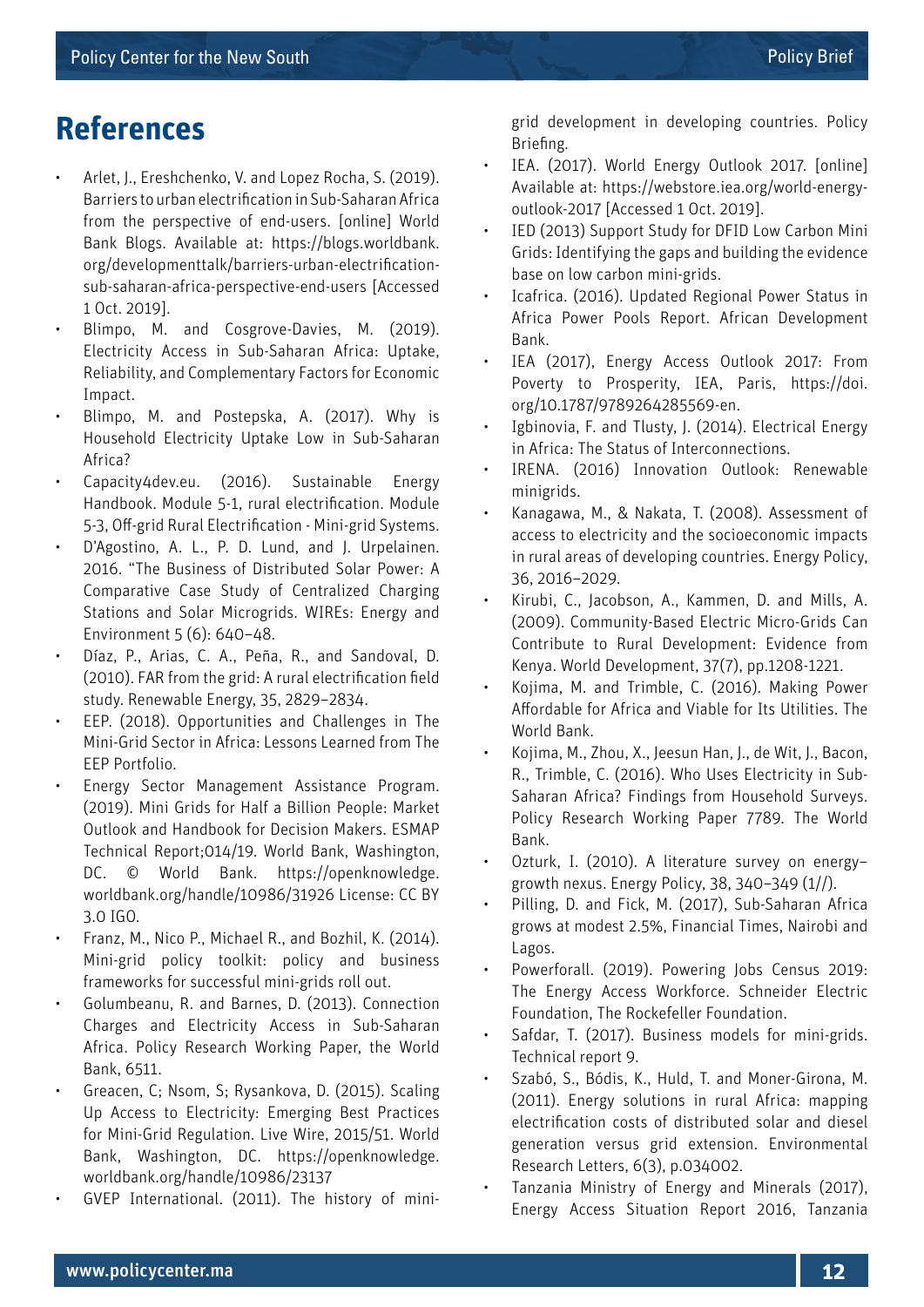National Bureau of Statistics, Dodoma, Tanzania.

- Tenenbaum, B., Greacen, C., Siyambalapitya, T., & Knuckles, J. (2014). From the Bottom Up - How Small Power Producers and Mini-grids Can Deliver Electrification and Renewable Energy in Africa. Directions in Development–Energy and Mining
- USAID/ARE. (2011). Hybrid mini-grids for rural electrification: lessons learned. Washington D.C. and Brussels: USAID and the Alliance for Rural Electrification.
- Wolde-Rufael, Y. (2006). Electricity consumption and economic growth: a time series experience for 17 African countries. Energy Policy, 34, 1106–1114.
- World Bank. (2008). Issues Note of the REToolkit: A Resource for Renewable Energy Development. Washington D.C.: World Bank.
- World Bank Group. (2018). Africa's Pulse, No. 17, April 2018. Washington, DC: World Bank. https://openknowledge.worldbank.org/ handle/10986/29667
- Wood McKenzie Power & Renewables. (2019). Strategic investments in off-grid energy access: Scaling the utility of the future for the last mile. In partnership with Energy4Impact.